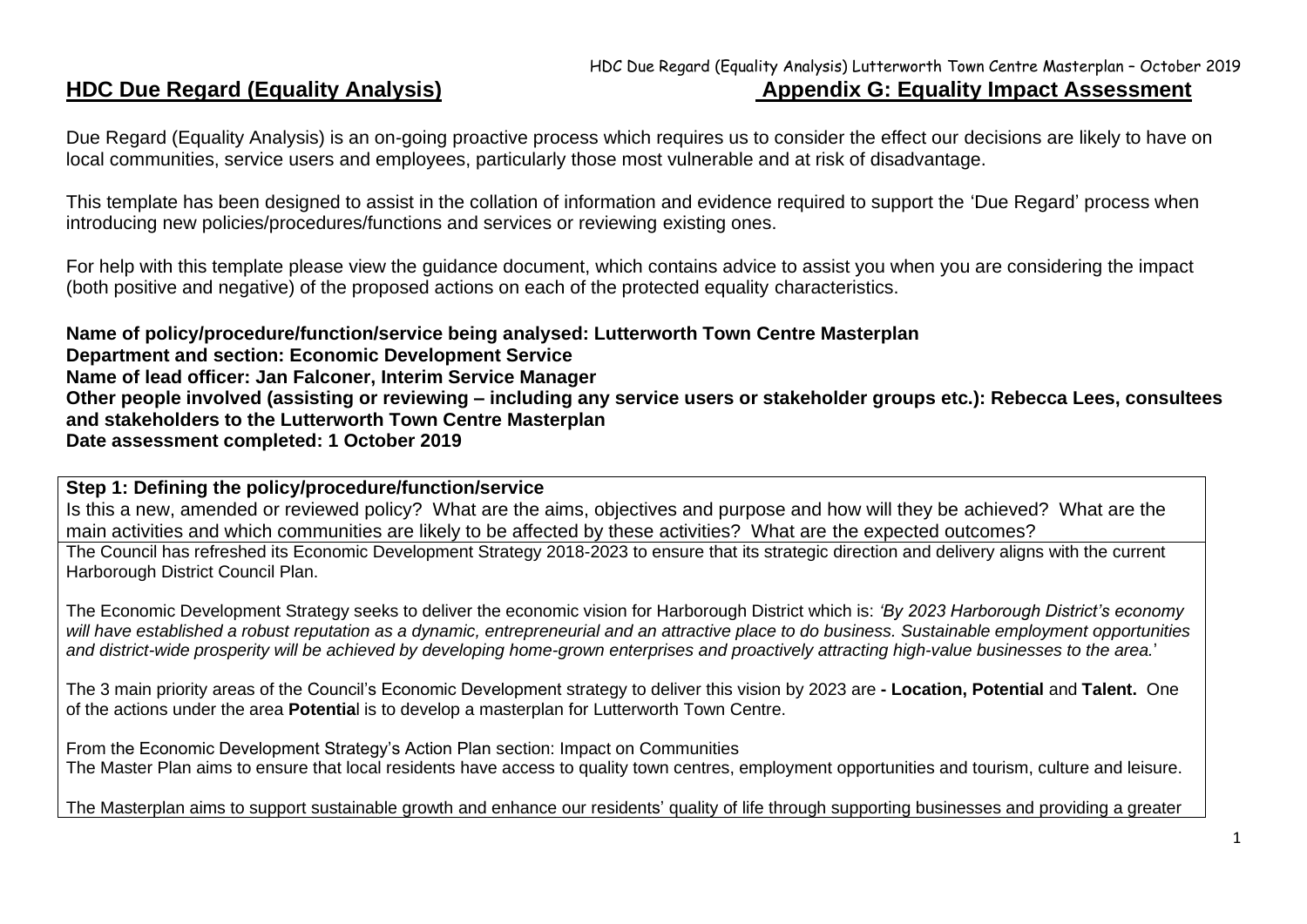variety of choice to local people from the Lutterworth Town Centre.

#### **Step 2: Data collection & evidence**

What relevant evidence, research, data and other information do you have and is there any further research, data or evidence you need to fill any gaps in your understanding of the potential or known effects of the policy on different communities? Include quantitative data as well as qualitative intelligence such as community input and advice.

Data relevant to the Lutterworth Masterplan is provided in the economic analysis of the area. It mainly constitutes data for the Harborough District relating to the following topics: Business rates income, business sector split by jobs and number of enterprises, employment and Standard Occupational Classifications, residence and workplace earnings, NVQ lvl2 and lvl4 attainment and job density.

With regards to the 9 protected characteristics local statistics identify the following statistical breakdown for Lutterworth residents:

**Age** – Estimated at 30 June 2017, based on 2011 census data, 21.3% of the population are aged 0-17 years. 56.8% of people are aged 18-64years and 21.9% are aged over 65. This shows a majority working age population but also over a fifth of the population is aged 65+ From the 2011 census data relating to economic activity, 17% of all residents? were retired

**Sex** – Estimated at 30 June 2017, based on 2011 census data, there is an even split of males and females with 50.6% of the population identifying as female and 49.4% male. With regard to employment, Office of National Statistics data released in October 2019 shows the estimated employment rate for men in the UK is 80.2% and women 71.6%, the estimated unemployment rate for men was 4.0% and women 3.7% and the economic inactivity rate for men was 16.4% and women was 25.6%. The Office of National Statistics UK Labour Force data for October to December 2018 show that nationally 41% of women in employment worked part time compared to 13% of men. **Disability** –; From 2011 census data 2% of residents were economically inactive due to being either long-term sick or having a severe disability. In Lutterworth, from 2011 census data, of those with long term health problems or disabilities, approximately 7% said that their day-to-day activities are "limited a lot", 9.8% said they were "limited a little", and 83% said they were not limited by their long-term health problem or disability. The Master Plan aims for Lutterworth Town Centre to be accessible to all residents and visitors to the area so consideration will be made to ensure all forms of disability, not just the visible,are taken into account

There is often a strong correlation between air pollution levels and equality issues, because areas with poor air quality are quite often less affluent areas<sup>1,2</sup> although this is not the situation with regards to local air quality in Lutterworth. In March 2015, 5.2% of Patients were recorded as having asthma, in Leicester. As well as this, 1.4% of patients were recorded to have Chronic Obstructive Pulmonary Disease, a term which describes progressive lung diseases. Neighbouring village – Kibworth, has previously been identified as having dangerously high levels of air pollution. Particularly along a section of the A6.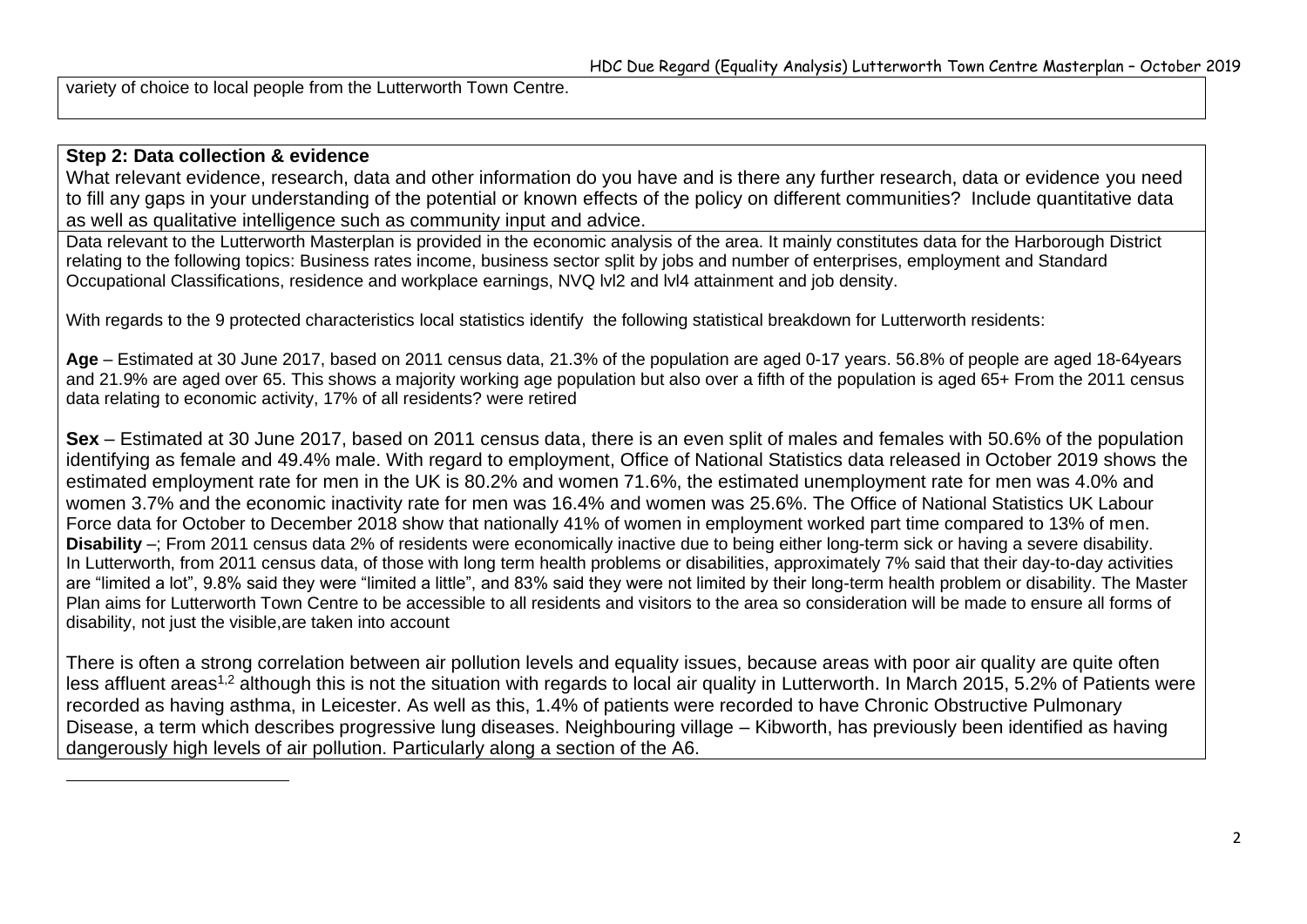Monitoring of nitrogen dioxide has been carried out, which found levels far above the objective level. HDC later declared this as an Air Quality Management Area (AQMA).

As Lutterworth is exposed to a similar problem on its main road, similar health problems also likely.

Air pollution is associated with a number of adverse health impacts and particularly affects those who may be the most vulnerable in society: children and older people, and those with heart and lung conditions. The annual health cost to UK society of the impacts of particulate matter alone is estimated to be around £16 billion<sup>3</sup>. Harborough District Council is committed to reducing the exposure of people in Harborough District to poor air quality in order to improve health. (1 Environmental equity, air quality, socioeconomic status and respiratory health, 2010, <sup>2</sup> Air quality and social deprivation in the UK: an environmental inequalities analysis, 2006,  $^3$  Defra. Abatement cost guidance for valuing changes in air quality, May 2013)

**Race** - Estimated at 30 June 2017, based on 2011 census data, the nationality of residents within Lutterworth show that 96% were born in the UK, 2% are from Europe and 2% from other countries. Need to include ethnicity statistics. Consideration with regard to accessibility of particular foods, clothing and goods related to nationality, ethnicity and culture is important as people will need to travel outside the area for these items if they are not available locally.

**Religion** – Estimated at 30 June 2017, based on 2011 census data, 73% recognise themselves as Christian, 1% Hindu and 26% recognise no religion. The Master Plan will aim to consider any additional needs with regard to minority faiths in the area and people who may have to travel outside of the town to access places of worship. There are potential opportunities for local businesses to attract trade by providing specialised products pertinent to religious events.

**Sexuality** – Whilst this data is unavailable from the 2011 census data, the Master Plan intends to be inclusive to all and will seek to identify and consider any additional needs or barriers with regard to resident and visitors' sexual orientation where relevant.

**Gender reassignment** – Whilst this data is unavailable from the 2011 census data, the Master Plan intends to be inclusive to all and potential impacts and barriers relating to gender reassignment will need to be considered as part of the implementation of any policies or services.

**Socio economic** – Estimated at 30 June 2017, based on 2011 census data, Lutterworth is 2.85km. Density if 6,694 km2. In 2011 there were 3940 households, and a further 750 households have been added by recent developments

Other evidence is pertaining market analysis of Lutterworth, Movement and Access, relevant Planning Policy local, regional and national, evidence from Road Show Consultation seeking a range of comments and empirical Future High Street research.

**Step 3: Consultation and involvement**

Have you consulted and if so outline what you did and who you consulted with and why.

There have been 5 rounds of consultation with a range of stakeholders which have all fed into the Economic Development Strategy proposal. These are;

1) Workshops with Small Medium Enterprises (SME) businesses in Lutterworth and Market Harborough

2) On-line Councillor workshops to gather thoughts on key priority areas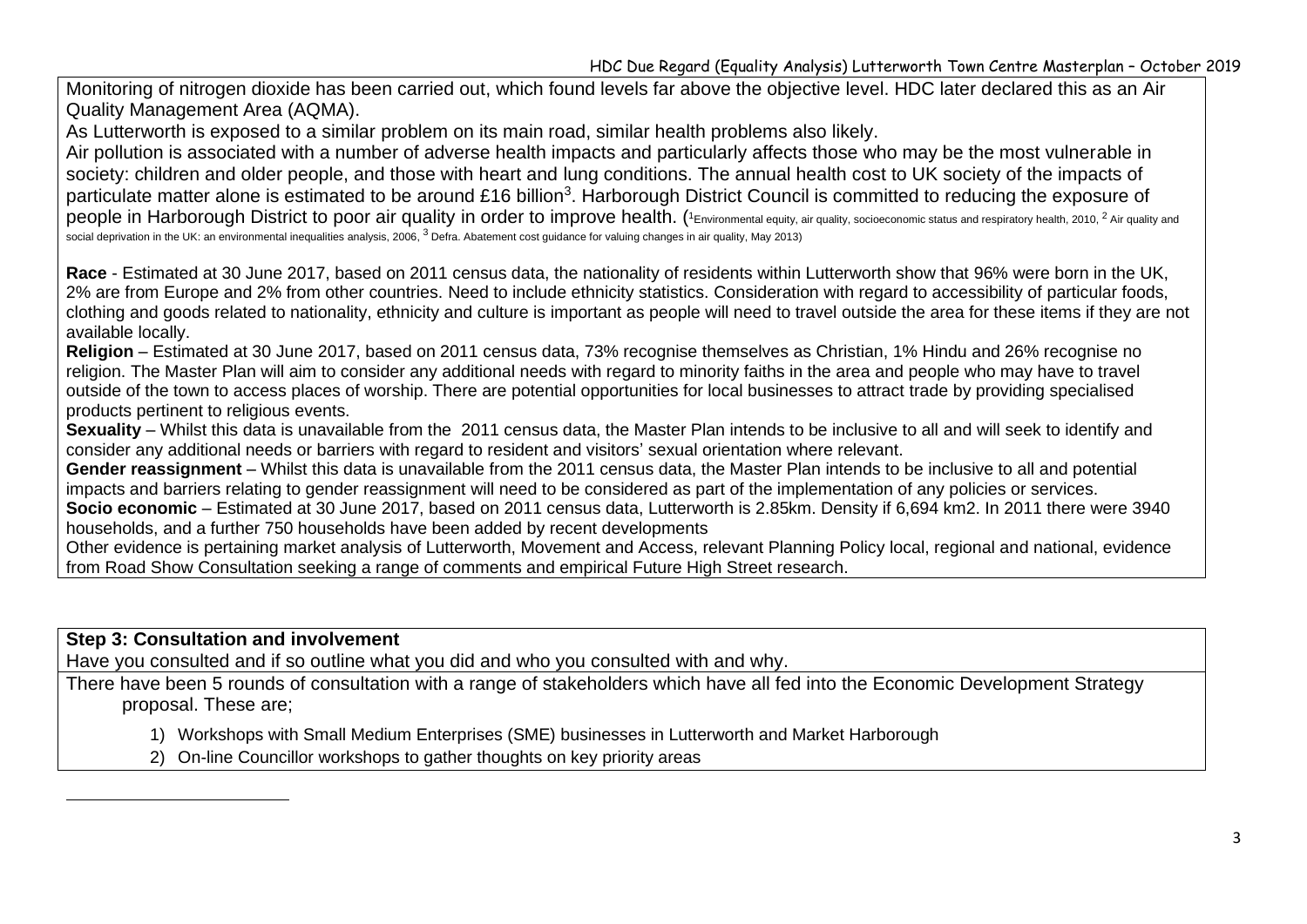- 3) Engagement with the top 30 largest employers in the district.
- 4) Internal feedback from relevant the relevant Council Senior Management Team (SMT) level officers (Assets, Regulatory, Planning Policy and Development Management)
- 5) The Corporate Management Team (CMT) feedback during CMT meeting on the 8 Nov 2018

Were there any equality related issues raise as pert of the consultations?

#### **Step 4: Potential impact**

Considering the evidence from the data collection and feedback from consultation, which communities will be affected and what barriers may these individuals or groups face in relation to Age, Disability, Gender Reassignment, Marriage and Civil Partnership, Pregnancy and Maternity, Race, Religion or Belief, Sex, Sexual Orientation, Other groups e.g. rural isolation, deprivation, health inequality, carers, asylum seeker and refugee communities, looked after children, deprived or disadvantaged communities and also the potential impact on Community Cohesion. Remember people have multiple characteristics so the impact of a policy on a particular community may impact people within the community differently. Where possible include numbers likely to be affected.

Challenges –Lutterworth Town Centre faces several economic and access challenges including the following:-

50% of the retail/ leisure space and car parking in the town centre is provided by large private retail businesses.

There is a lack of space for local leisure/retail and external businesses to move to.

The majority of demand is coming from local small retail/leisure businesses, a mix of businesses, including national chains would ensure Lutterworth town centre is a local destination of choice for business and leisure

Over 70% of residents commute for employment

Whilst the shopping offer in Rugby and Leicester offer increased choice for residents of Lutterworth it requires people to travel outside of the town centre;

The disparity between workplace and residents' earnings, ensuring there are people available with the right skills base to meet local employer's needs both now and in the future

The town centre itself is difficult to negotiate due to the High Street being a major arterial route for Heavy Goods Vehicles (HGVs), light goods vehicles and cars.

Parts of the High Street are difficult to negotiate and would be challenging for those with mobility issues.

The High Street is an Air Quality Management Area (AQMA) making it a risk for people with respiratory problems.

The local plan has approved 2500 houses to be built in Lutterworth East. The current plan will deliver 1250 with 700 already built. Without ease of access, and a future proofed offer, these residents may choose to go elsewhere to either shop or live. With an aging population, the aim is to have a town centre which is accessible for all and takes into account the needs of all residents regardless of their characteristics.

Opportunities – The Lutterworth Town Centre Masterplan will use opportunities to ensure fair opportunity is provided for all of our residents and to enhance Lutterworth's reputation as a great place to live, work and visit. This will be achieved through taking advantage of the new development opportunities such as out of town centre businesses, housing development and road expansions to enable new cycle and pathways to and from the town centre and new arterial routes which will by-pass the High Street. This will advance the Masterplan's strategic infrastructure improvements to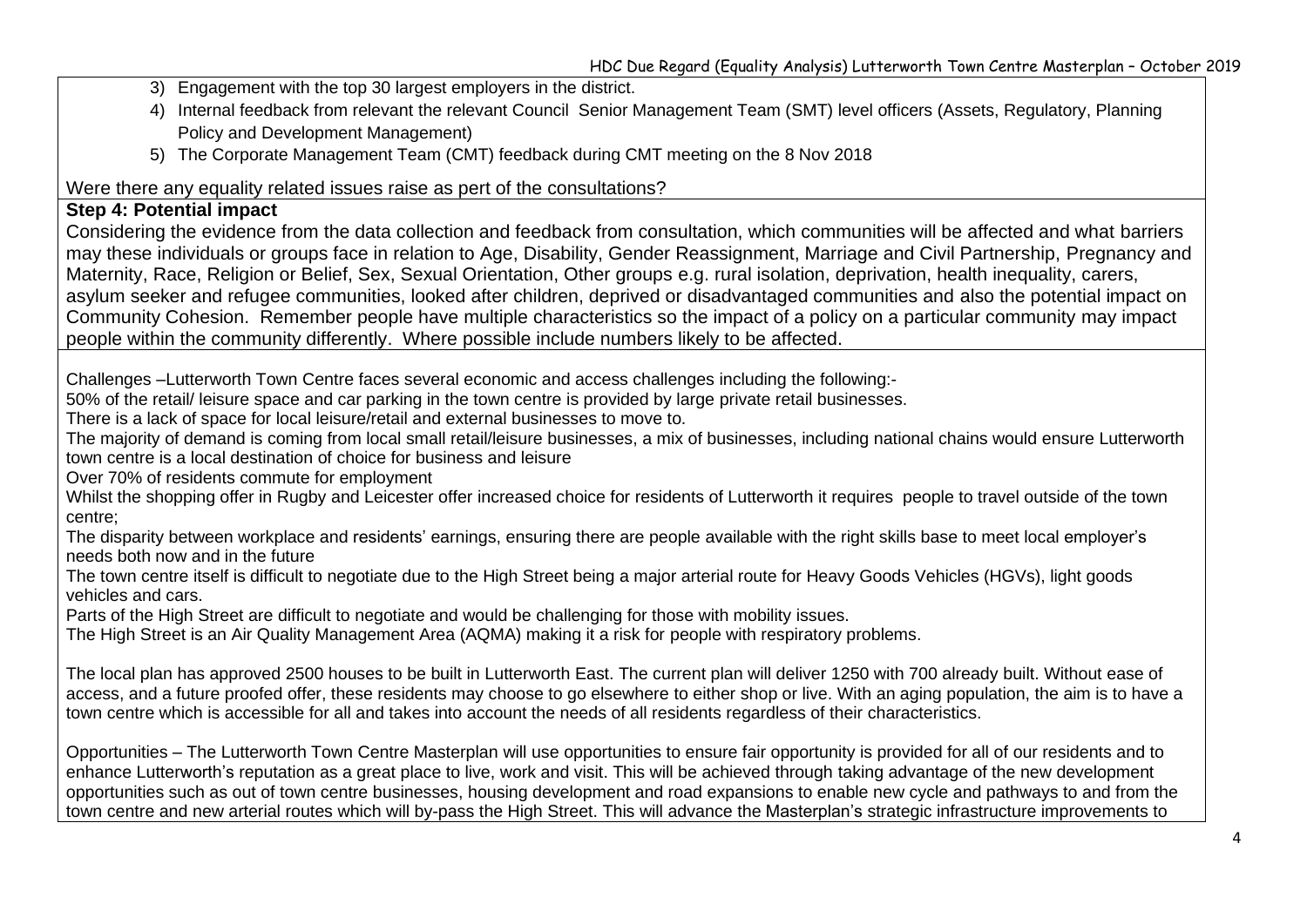link the town centre, make it safer, provide greater accessibility and potentially cleaner air. Through the Masterplan we aim to: re-use space to create more flexibility to support smaller retailers to grow and provide jobs for local people; ensure there is an appropriate mix of leisure and retail offers to that meets for the needs of local residents and businesses alike; take advantage of the availability of potential development land to ensure sustainable growth in Lutterworth Town Centre.

#### **Step 5: Mitigating and assessing the impact**

If you consider there to be actual or potential adverse impact or discrimination, please outline this below. State whether it is justifiable or legitimate and give reasons. If you have identified adverse impact or discrimination that is illegal, you are required to take action to remedy this immediately. If you have identified adverse impact or discrimination that is justifiable or legitimate, you will need to consider what actions can be taken to mitigate its effect on those groups of people. Consider what barriers you can remove, whether reasonable adjustments may be necessary and how any unmet needs have identified can be addressed.

The Lutterworth Town Centre Masterplan has been developed too be as inclusive as possible. The process has aimed to mitigate the risk of any actual or potential impact on discrimination How?

The Lutterworth Town Centre Masterplan aims to remove barriers for school leavers and local businesses accessing services provided by the Town Council, County Council, Harborough District Council and partner agencies; enable growth for local businesses and those businesses? looking to move to Lutterworth. This should create a positive environment for the Town Centre to flourish and be the destination of choice for the people who live, invest and visit Lutterworth.

## **Step 6: Making a decision**

Summarise your findings and give an overview of whether the policy will meet Harborough District Council's responsibilities in relation to equality, diversity and human rights. Does it contribute to the achievement of the three aims of the Public Sector Equality Duty – eliminate unlawful discrimination, harassment, victimisation; advance equality of opportunity and foster good relations?

The Lutterworth Town Centre Master Plan will foster good relations between local businesses, town centre property owners, the local community, town council, county council, this Council, and partners because the Master Plan aims to enable good relations and advance equal opportunities by being inclusive.

The Master Plan aims to enable sustainable economic growth by tackling locally identified issues such as accessibility to the town centre to all people no matter what their physical abilities and ethnicity happens to be; and dealing with the poor Air Quality which is prevalent on High Street.. The Master Plan requires proactively working with partners to improve the accessibility and amenity of the town centre.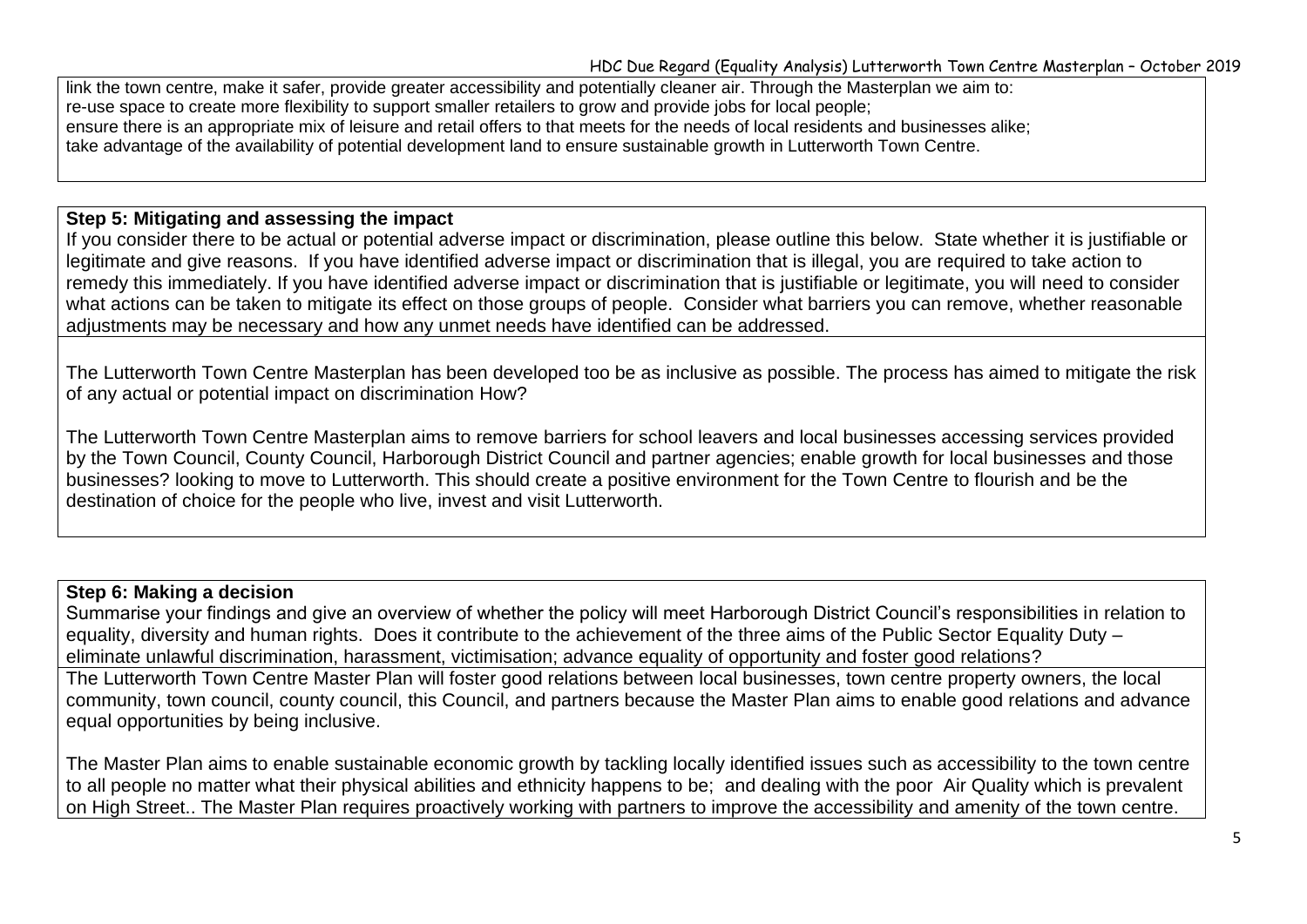This is to create a positive environment for the town centre to flourish and be the destination of choice for the people who live, invest and visit Lutterworth.

#### **Step 7: Monitoring, evaluation & review of your policy/procedure/service change**

What monitoring systems will you put in place to promote equality of opportunity, monitor impact and effectiveness and make positive improvements? How frequently will monitoring take place and who will be responsible?

There will be on-going monitoring of actions identified in the Lutterworth Master Plan. This will be undertaken through Harborough District Council's internal reporting systems (TENS). Beyond this an annual monitoring report on the progress of the Master Plan will be presented to Corporate Management Team and the relevant Cabinet Member (Councillor) to give an overview of success to date and identify any areas where change may need to be implemented to ensure maximum benefits are realised by the community as a result of the Master Plan. Following this the Annual Monitoring report will be made publicly available through the Harborough District Council website and as a hardcopy on request.

# **Equality Improvement Plan**

| <b>Equality Objective:</b>  |          |
|-----------------------------|----------|
| <b>Action:</b>              |          |
|                             |          |
| <b>Officer Responsible:</b> | By when: |
|                             |          |
| <b>Equality Objective:</b>  |          |
| <b>Action:</b>              |          |
|                             |          |
| <b>Officer Responsible:</b> | By when: |
|                             |          |
| <b>Equality Objective:</b>  |          |
|                             |          |
| <b>Action:</b>              |          |
|                             |          |
| <b>Officer Responsible:</b> | By when: |

**Equality Objective :**